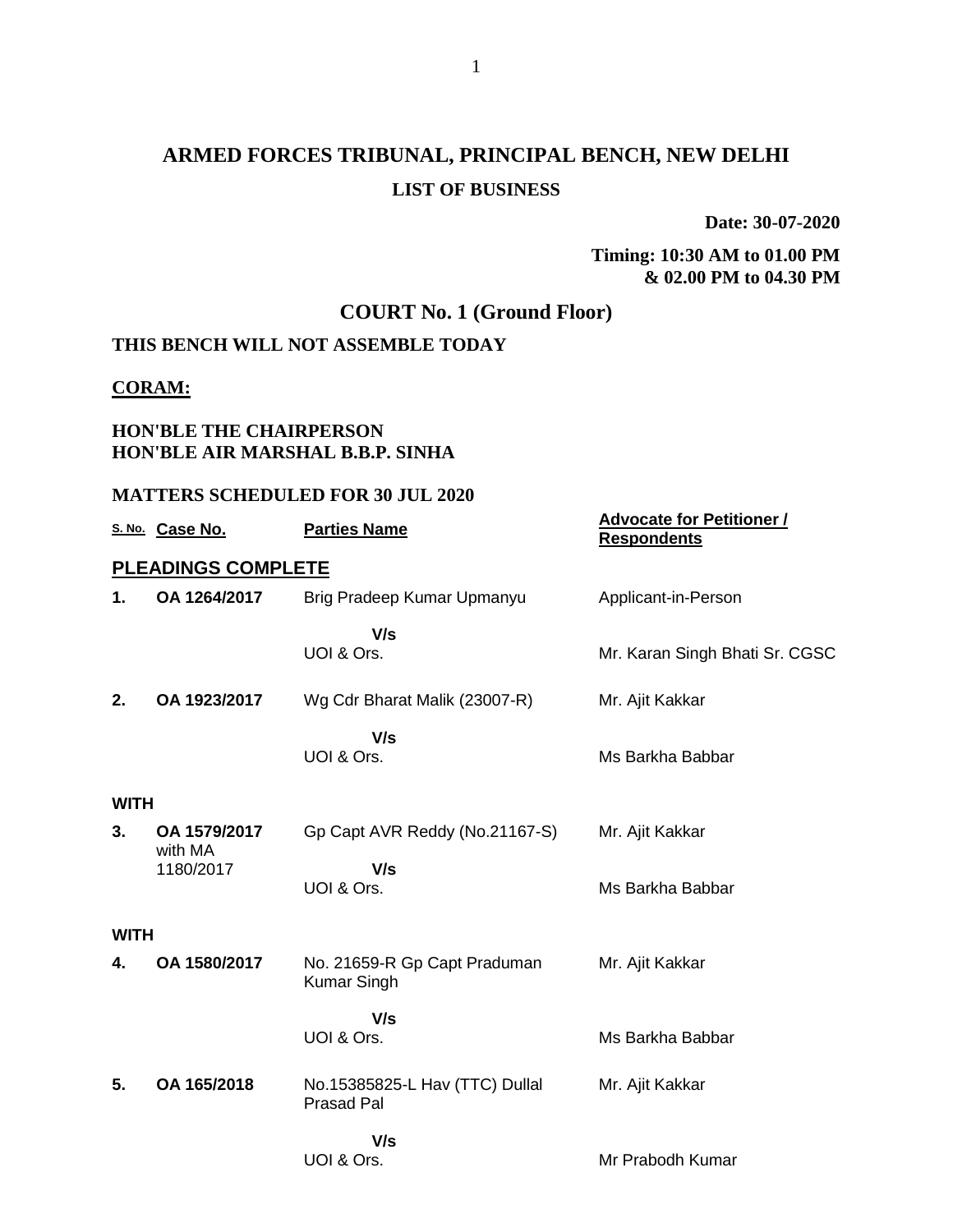**WITH**

| 6.          | OA 61/2019<br>with MA 913/2020  | Hav Gajraj (6935193-L)                   | Mr. Ajit Kakkar                           |
|-------------|---------------------------------|------------------------------------------|-------------------------------------------|
|             |                                 | V/s<br>UOI & Ors.                        | Mr. Avdhesh Kumar Singh                   |
| <b>WITH</b> |                                 |                                          |                                           |
| 7.          | OA 768/2019<br>with MA 986/2020 | No. 15385944-F Hav (TTC) Rajbir<br>Singh | Mr. Ajit Kakkar & Associates              |
|             |                                 | V/s                                      |                                           |
|             |                                 | UOI & Ors.                               | Ms. Barkha Babbar                         |
| 8.          | OA 1483/2018                    | NTS-17570M Maj Kamlesh Kumar             | Mr. Ajit Kakkar                           |
|             |                                 | V/s<br>UOI & Ors.                        | Mr. Karan Singh Bhati, Sr.<br><b>CGSC</b> |
| 9.          | OA 633/2019<br>with             | JC-670820F Nb Sub Shambhu Sharan         | Mr. Indra Sen Singh/Abhishek<br>Singh     |
|             | MA 1214/2019                    | V/s<br>UOI & Ors.                        | Mr. Satya Ranjan Swain                    |
| 10.         | OA 635/2019<br>with             | No. 15476357K Hav Bhupendra              | Mr. Indra Sen Singh/Abhishek<br>Singh     |
|             | MA 1215/2019                    | V/s<br>UOI & Ors.                        | Mr. Tarunvir Singh Khehar                 |
| 11.         | OA 636/2019<br>with             | No. 2490474A Hav Lekh Raj                | Mr. Indra Sen Singh/Abhishek<br>Singh     |
|             | MA 1216/2019                    | V/s<br>UOI & Ors.                        | Mr. Tarunvir Singh Khehar                 |
| 12.         | OA 668/2019<br>with             | JC-760965N Sub Manoj Kumar Singh         | Mr. Virender Singh Kadian                 |
|             | MA 1265/2019                    | V/s<br>UOI & Ors.                        | Mr. Avdhesh Kumar Singh                   |
| 13.         | OA 830/2019<br>with             | Wg Cdr Sujeet Gupta (23025-T)            | Mr. Ajit Kakkar & Associates              |
|             | MA 1468/2019                    | V/s<br>UOI & Ors.                        | Dr. Vijendra Singh Mahndiyan              |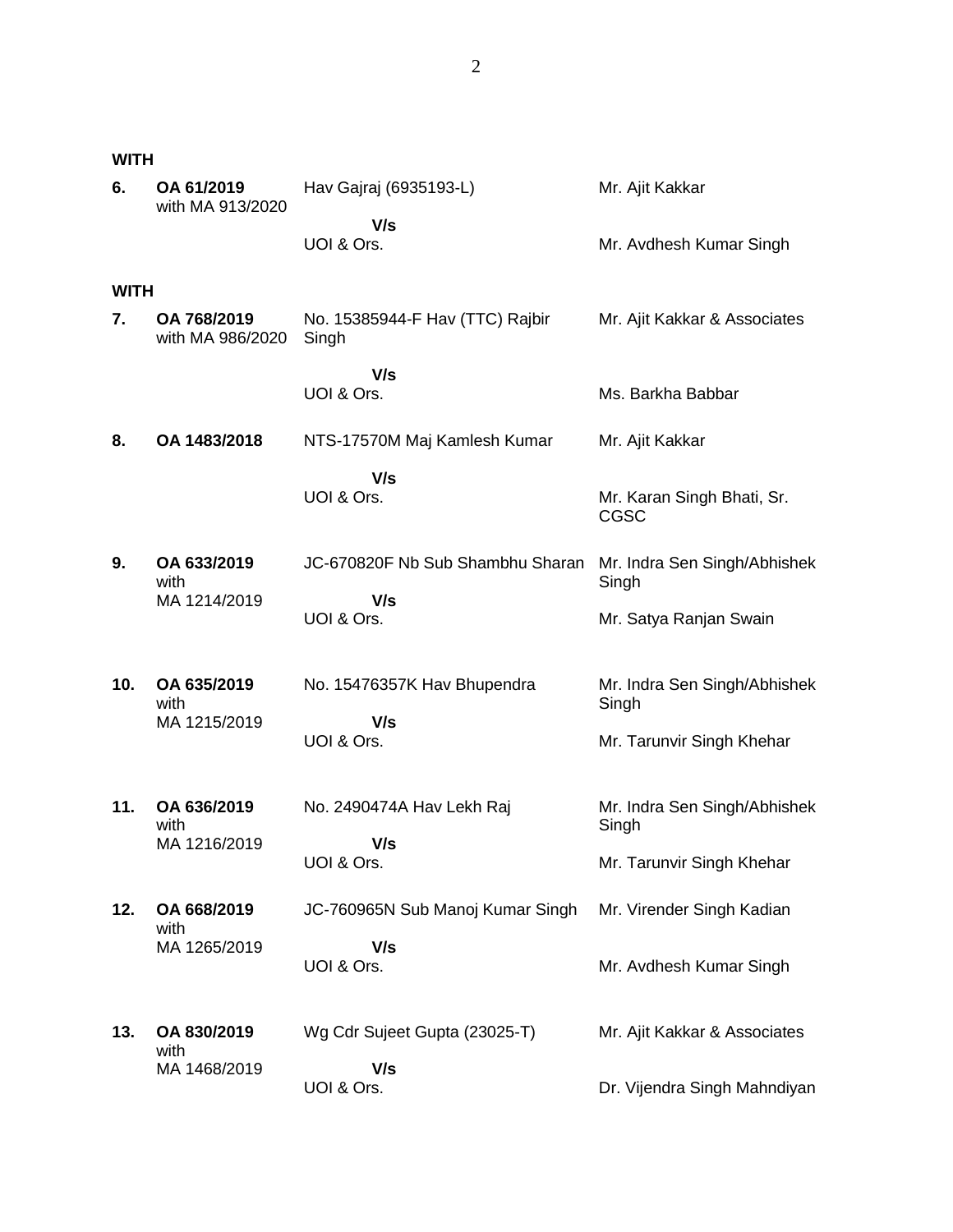| 14. | OA 881/2019  | Hav (PA) Santosh Kumar Maharana<br>(No 6490237 P) | Mr Indra Sen Singh and<br>Abhishek Singh |
|-----|--------------|---------------------------------------------------|------------------------------------------|
|     |              | V/s<br>UOI & Ors.                                 | Mr. Shyam Narayan                        |
| 15. | OA 1426/2019 | Gp Capt DK Vats (NO 22545S)                       | Mr. Ajit Kakkar                          |
|     |              | V/s<br>UOI & Ors.                                 | Mr. Neeraj, Sr. CGSC                     |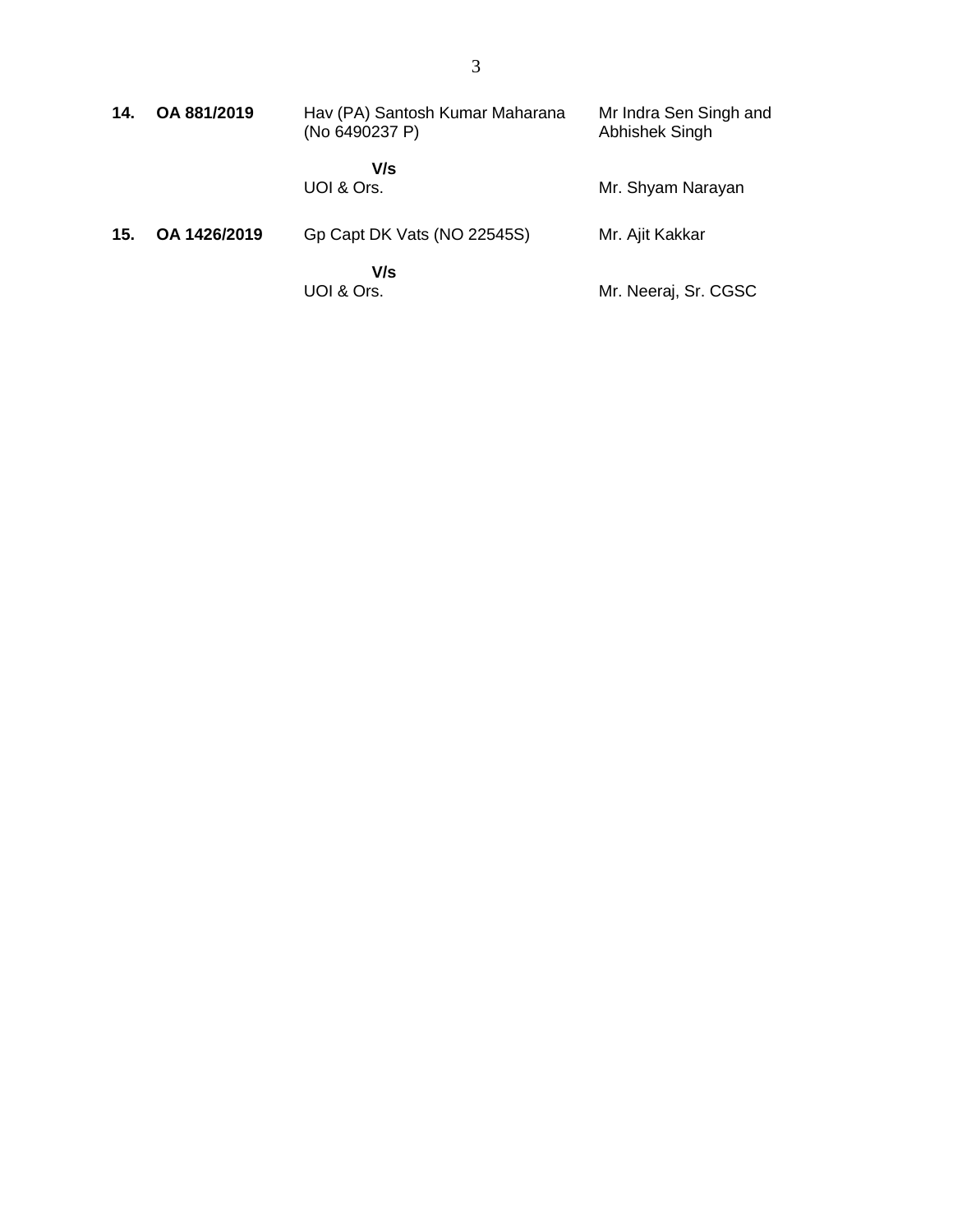# **ARMED FORCES TRIBUNAL, PRINCIPAL BENCH, NEW DELHI LIST OF BUSINESS**

**Date: 30-07-2020**

## **Timing: 10:30 AM to 01.00 PM & 02.00 PM to 04.30 PM**

## **COURT No. 2 (Ground Floor)**

## **CORAM:**

### **HON'BLE MS. JUSTICE SUNITA GUPTA HON'BLE LT. GEN. PHILIP CAMPOSE**

#### **MATTERS SCHEDULED FOR 22 MAY 2020**

| <u>S.<br/>No.</u> | <u>Case No.</u>                             | <b>Parties Name</b>                                              | <b>Advocate for Petitioner /</b><br><b>Respondents</b> |
|-------------------|---------------------------------------------|------------------------------------------------------------------|--------------------------------------------------------|
|                   | <u>MA (OTHERS)</u>                          |                                                                  |                                                        |
| 1.                | MA 2149/2019<br>$\mathsf{I}$                | No. 13726565 Ex Sep Mast Ram                                     | Mr. S M Dalal                                          |
|                   | MA 2046/2019<br>in<br>OA 1703/2017          | V/s<br>UOI & Ors.                                                | Mr. Avdhesh Kumar Singh                                |
| 2.                | MA 630/2020<br>$\mathsf{I}$<br>MA 2569/2019 | LME Sunil Kumar Singh (Retd) (No Ms. Archana Ramesh<br>123292 K) |                                                        |
|                   | in<br>OA 573/2015                           | V/s<br>UOI & Ors                                                 | Ms Jyotsna Kaushik                                     |
| 3.                | MA 668/2020<br>in                           | Ex Sgt Dev Raj Sharma (279079)                                   | Mr. KK Tyagi                                           |
|                   | OA 270/2020                                 | V/s<br>UOI & Ors                                                 | Mr. Manoj Kr Gupta                                     |
|                   | <b>PLEADINGS NOT COMPLETE</b>               |                                                                  |                                                        |
| 4.                | OA 911/2018                                 | Ex Rect Gyan Chand (3001932-F)                                   | Mr. Ajit Kakkar                                        |
|                   |                                             | V/s<br>UOI & Ors.                                                | Mr. Satya Ranjan Swain                                 |
| 5.                | OA 1547/2018<br>with<br>MA 1630/2018 &      | No. 01316-F Commander Kaushal<br>Kumar Trehan (Retd.)<br>V/s     | Suhaas Ratna Joshi &<br>Vaibhav Joshi                  |
|                   | 1820/2018                                   | UOI & Ors.                                                       | Mr. Harish V Shankar                                   |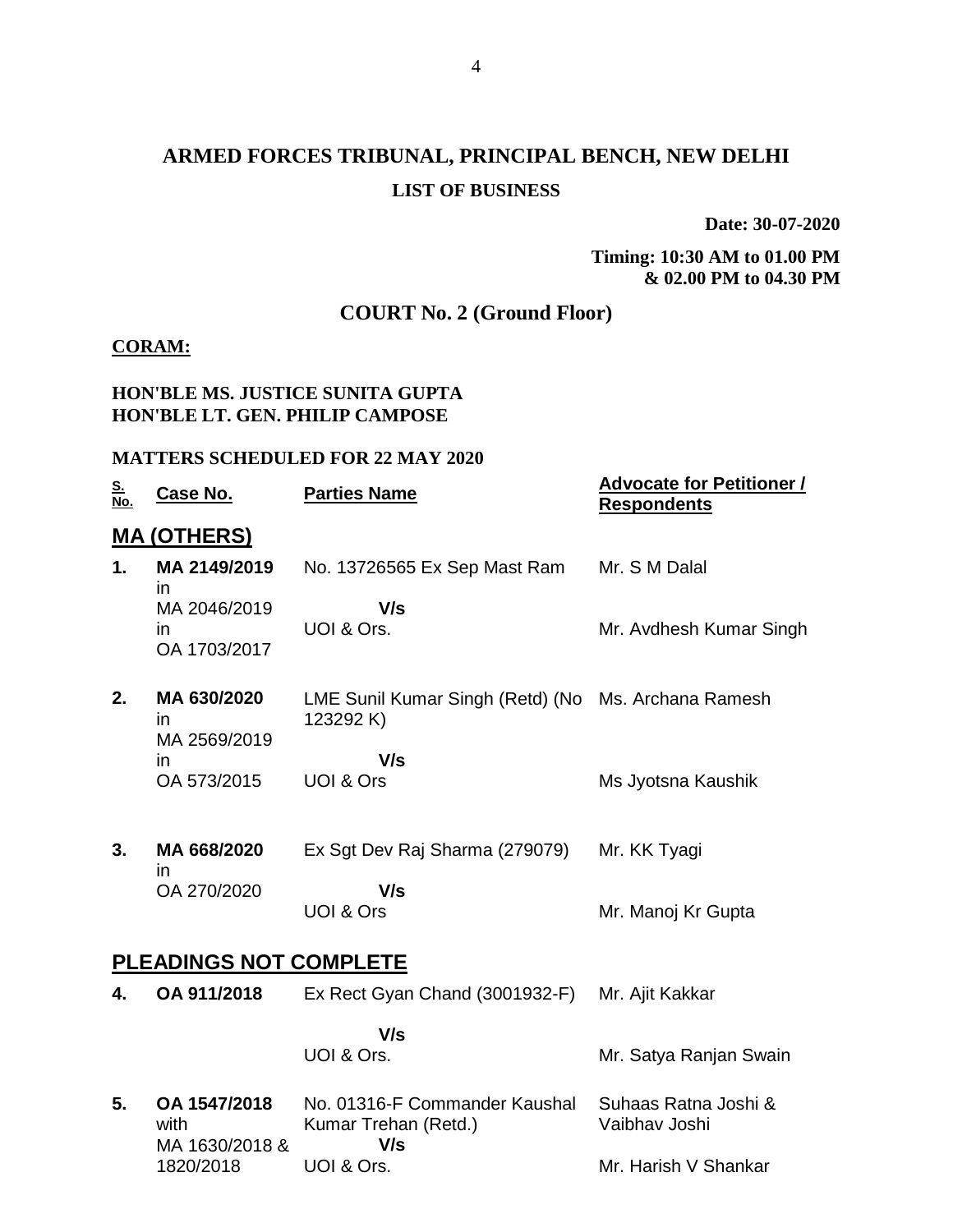- **6. OA 1626/2018** IC-40793W Col Vasantrao Pandurang Shinde (Retd.)  **V/s** UOI & Ors. Mr. Aditya Singh Puar Mr. S P Sharma **7. OA 448/2019** with MA 1007/2019 Ex L/Nk Manoj Kumar Sharma (No Mr Praveen Kumar 15612851 H)  **V/s** UOI & Ors. Mr. Waize Ali Noor **PLEADINGS COMPLETE DATES WILL BE GIVEN BY THE TRIBUNAL OFFICER - ORDERS WILL BE UPLOADED ON THE WEBSITE 8. OA 1251/2018** No. 4171938-L Ex Nk Bharat Singh Mr. V S Kadian  **V/s** UOI & Ors. Mr. V S Tomar
- **9. OA 2102/2018** NS-21150K Maj S Selvarani (Retd) Mr. IS Yadav

 **V/s** UOI & Ors.

Mr Neeraj Sr, CGSC

#### **MATTERS SCHEDULED FOR 30 JUL 2020**

|     | S. No. Case No.                  | <b>Parties Name</b>                      | <b>Advocate for Petitioner /</b><br><b>Respondents</b>            |
|-----|----------------------------------|------------------------------------------|-------------------------------------------------------------------|
|     | <b>ADMISSION MATTERS</b>         |                                          |                                                                   |
| 10. | OA 1462/2018<br>with             | Ex Nk/MP No. 7763245 Ram Dia             | Mr. M A Rahman                                                    |
|     | MA 1483/2018                     | V/s<br>UOI & Ors.                        | Mr. Satya Ranjan Swain                                            |
| 11. | OA 1601/2019                     | Ex Hav Manoj Kumar Sahu<br>$(9511687-L)$ | Mr. U S Maurya                                                    |
|     |                                  | V/s<br>UOI & Ors.                        | Mr. Avdhesh Kumar                                                 |
| 12. | OA (Appeal)<br>1905/2019<br>with | Ex Nk Gaonkar Vasi Babu (No<br>2598606M) | Mr. Rang Nath Pandey, Shashi<br>Kumar Dwivedi and Rahul<br>Pandey |
|     | MA 2788/2019                     | V/s<br>UOI & Ors.                        |                                                                   |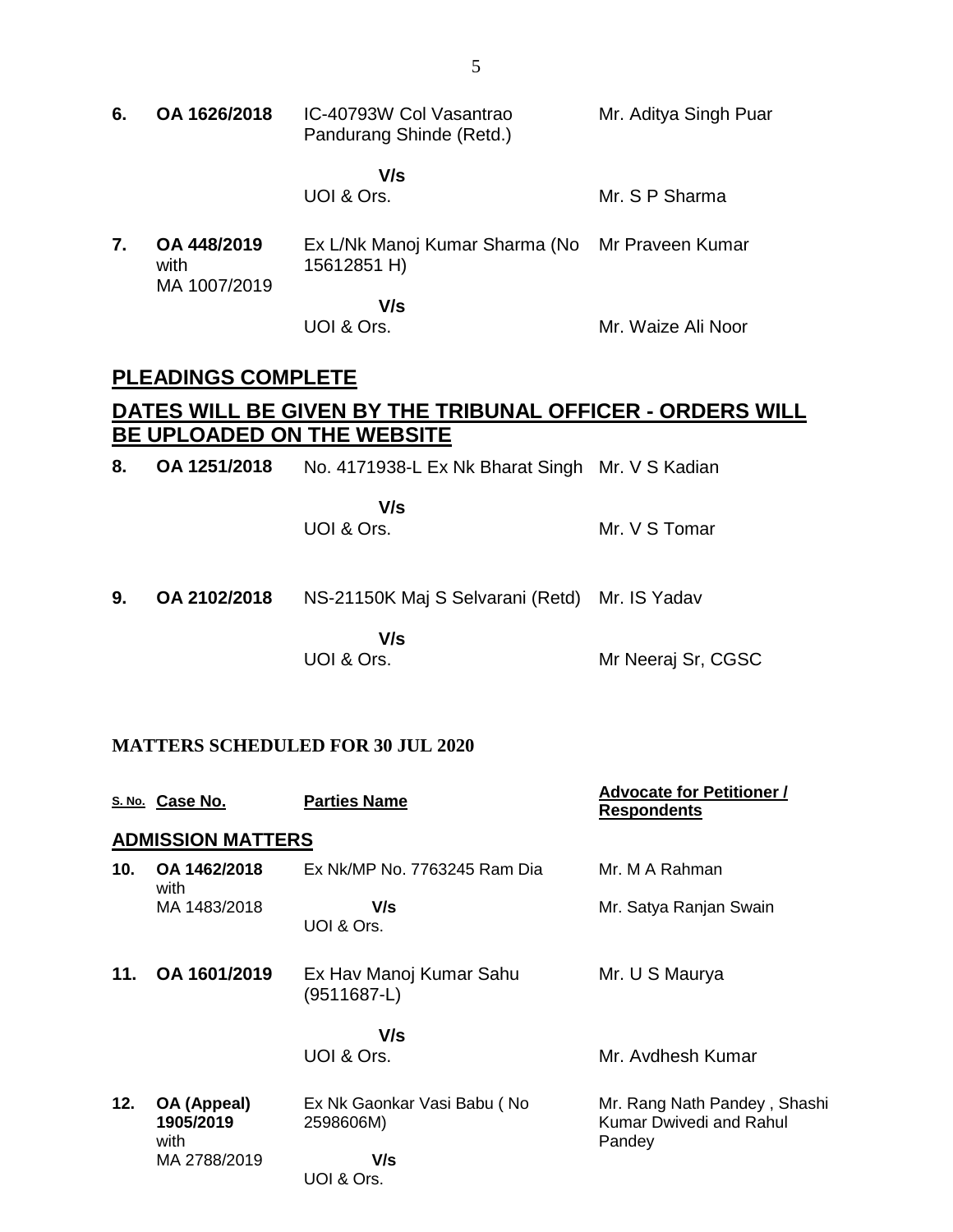|     |                                     |                                                | Dr. Vijendra Singh Mahndiyan      |
|-----|-------------------------------------|------------------------------------------------|-----------------------------------|
| 13. | OA 510/2020<br>with<br>MA 624/2020  | Lt Cdr PM Satapathy (Retd) (No<br>89090 A)     | Mr V S Kadian & Mr. J P<br>Sharma |
|     |                                     | V/s<br>UOI & Ors.                              | Mr. Neeraj, Sr. CGSC              |
| 14. | OA 933/2020                         | CHM Subhash Chand (Retd) (No<br>3189133 A)     | Ms. Archana Ramesh.               |
|     |                                     | V/s                                            |                                   |
|     |                                     | UOI & Ors.                                     | Mr. Neeraj, Sr. CGSC              |
| 15. | OA 934/2020<br>with<br>MA 1051/2020 | Ex Nk/DSC Partap Singh (No 3380658<br>M)       | Mr US Maurya                      |
|     |                                     | V/s<br>UOI & Ors.                              |                                   |
| 16. | OA 935/2020<br>with                 | JC 482467H Nb Sub Rahul Bose                   | Mr SS Pandey & Associates         |
|     | MA 1052/2020                        | V/s<br>UOI & Ors.                              | Mr Satya Ranjan Swain             |
| 17. | OA 936/2020<br>with<br>MA 1053/2020 | Ex Sub Gudiganti SVS Narayana (JC<br>668815 X) | Mr. Ajit Kakkar                   |
|     |                                     | V/s<br>UOI & Ors.                              | Mr Shyam Narayan                  |
| 18. | OA 937/2020<br>with<br>MA 1054/2020 | JC-301710-H Sub Sudama Singh<br>(Retd)         | Mr Archana Ramesh                 |
|     |                                     | V/s<br>UOI & Ors.                              | Mr. D K Sabat                     |
| 19. | OA 938/2020<br>with<br>MA 1055/2020 | 6494515P Ex Rect / ASH Baneswar<br>Ghosh       | Mr. DS Kauntae                    |
|     |                                     | V/s<br>UOI & Ors.                              | Mr. Satya Ranjan Swain            |
| 20. | OA 939/2020<br>with<br>MA 1056/2020 | Ex CHELP Anil Ramachandra More<br>(144254A)    | Mr. Ajit Kakkar                   |
|     |                                     | V/s<br>UOI & Ors.                              | None                              |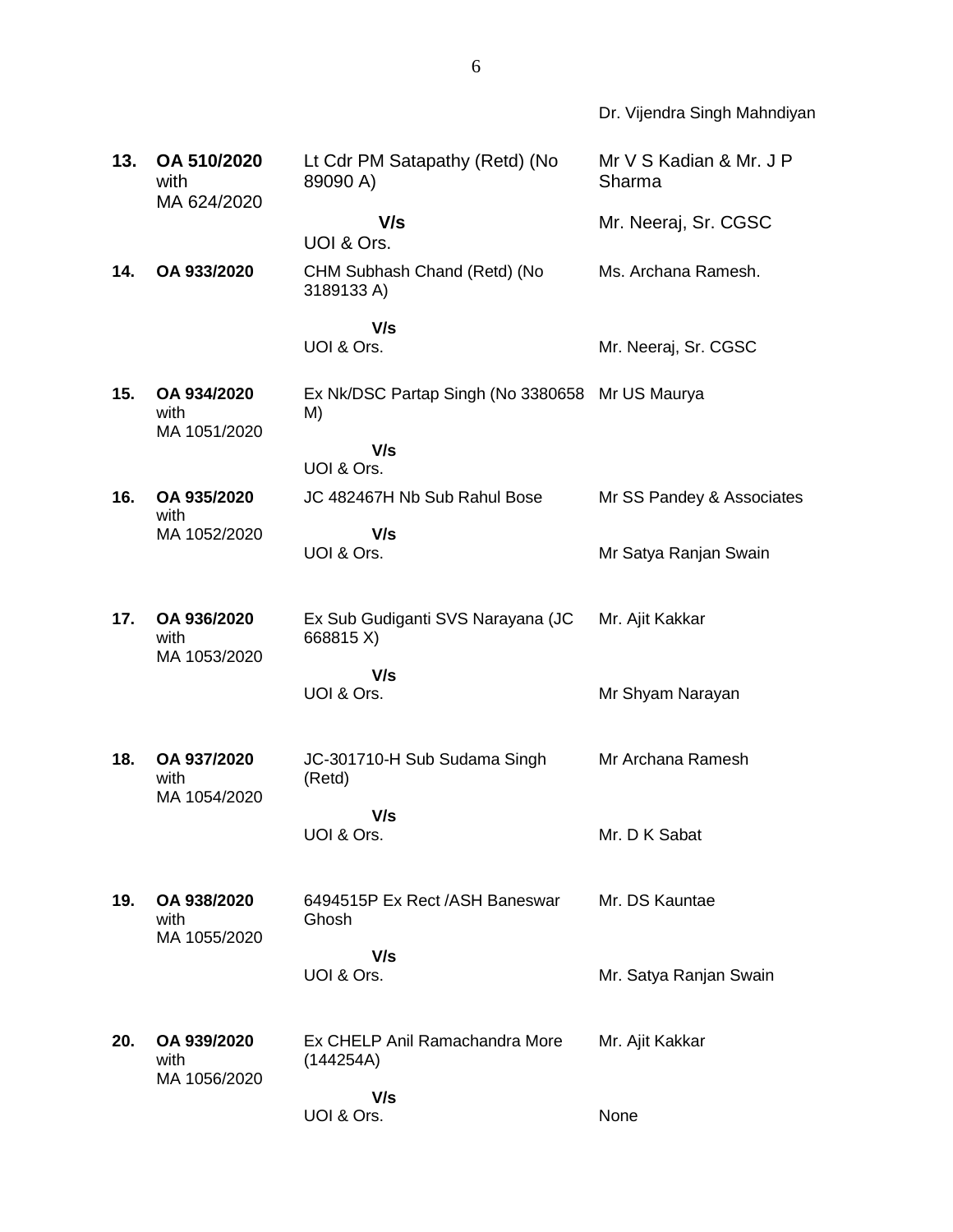| 21. | OA 940/2020                       | Ex MAA Abinash Chander (173566-W) Mr Ved Prakash                                      |                                        |
|-----|-----------------------------------|---------------------------------------------------------------------------------------|----------------------------------------|
|     |                                   | V/s<br>UOI & Ors.                                                                     | None                                   |
| 22. | OA (Appeal)<br>941/2020           | IC 42242K Maj Gen Debasish Roy<br>(Retd)                                              | Mr SS Pandey & Associates              |
|     |                                   | V/s<br>UOI & Ors.                                                                     | None                                   |
| 23. | OA 942/2020                       | 14556318H L/NK Purna Chandra<br>Pattanayak                                            | Mr. Virender Singh Kadian              |
|     |                                   | V/s<br>UOI & Ors.                                                                     | None                                   |
|     | <u>MA (EXECUTION)</u>             |                                                                                       |                                        |
| 24. | MA 1020/2018<br>in<br>OA 156/2016 | IC-45159-X Col Rajnish Kumar<br>(Retd)                                                | Mr IS Yadav                            |
|     |                                   | V/s<br><b>UOI &amp; ORS</b>                                                           | Mr VS Tomar                            |
| 25. | MA 1082/2019<br>$\mathsf{I}$      | Jc-269298-K Ex Sub Suresh Kumar Mr. Rajesh Nandal                                     |                                        |
|     | OA 174/2016                       | V/s<br>UOI & Ors.                                                                     | Dr. Vijendra Singh Mahndiyan           |
| 26. | MA 1940/2019<br>ın<br>OA 232/2018 | Sub Maj Lakhmi Chand (Retd) (JC<br>376519 H)                                          | Mr Indra Sen Singh & Abhishek<br>Singh |
|     |                                   | V/s<br>UOI & Ors                                                                      | Mr. Rajesh Kumar Das                   |
| 27. | MA 2868/2019<br>ın                | JC-762515P Sub M/Tech (SA) Dunger Mr. S S Pandey & Associates<br>Singh Tanwar (Retd.) |                                        |
|     | OA 708/2018                       | V/s                                                                                   |                                        |
|     |                                   | UOI & Ors.                                                                            | Mr JS Yadav                            |
| 28. | MA 1057/2020<br>ın<br>OA 227/2020 | Sgt Adapa Veerabhadra Rao (Retd)<br>(No 623491)                                       | Mr Manoj Kr Gupta                      |
|     |                                   | V/s<br>UOI & Ors.                                                                     | Mr. Harish V Shankar                   |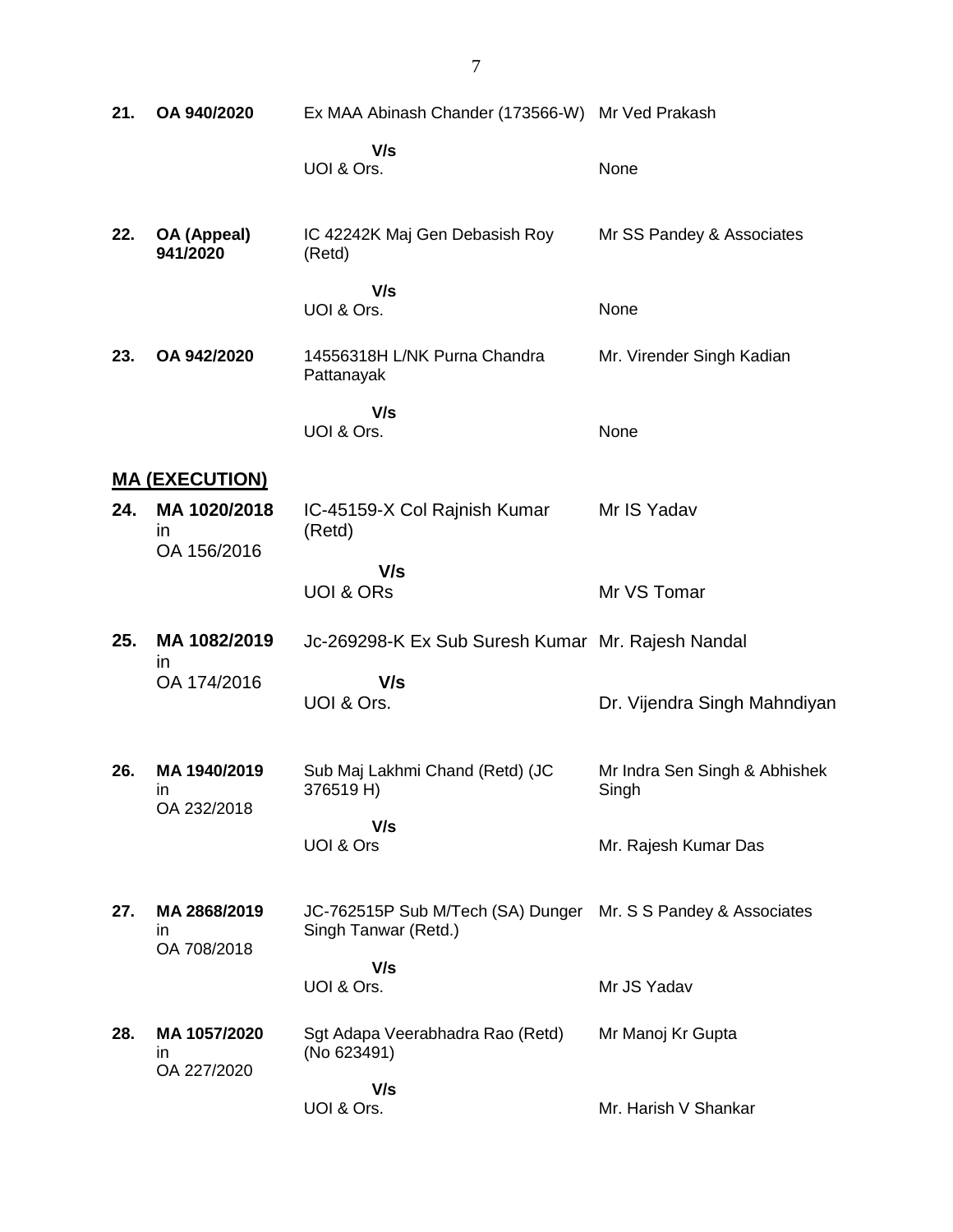## **MA (OTHERS)**

| 29.         | MA 841/2020<br>in<br>OA 2058/2019  | Sheetal @ Sabina Khatoon W/O Late<br>L/Dfr Sayyed Hidaytullah (No<br>7242370M) & Ors. | Mr. Adarsh Kumar Tiwari                      |
|-------------|------------------------------------|---------------------------------------------------------------------------------------|----------------------------------------------|
|             |                                    | V/s<br>UOI & Ors                                                                      | None for R 1-3, Ms Anjali Vohra<br>for $R-4$ |
| 30.         | MA 2048/2019 &<br>MA 2049/2019     | Gp Capt Aman Kapur                                                                    | Mr. Ajai Bhalla                              |
|             | in<br>OA 638/2018                  | V/s<br>UOI & Ors                                                                      | Ms Jyotsna Kaushik                           |
| 31.         | MA 3048/2019 &<br>MA 3049/2019     | Ex JWO IAF Sh U S Sharma                                                              | Mr Varinder Kumar Sharma                     |
|             | in<br>OA 739/2010                  | V/s<br>UOI & Ors                                                                      | Mr. Karan Singh Bhati, Sr.<br>CGSC           |
| <u>RAs</u>  |                                    |                                                                                       |                                              |
| 32.         | RA 15/2019<br>ın                   | Maj Updeshak Singh Bharara (Retd)                                                     | Mr. T Prashad                                |
|             | OA 1061/2016                       | V/s<br>UOI & Ors                                                                      | Maj J S Rawat                                |
| <b>WITH</b> |                                    |                                                                                       |                                              |
| 33.         | MA 1622/2019<br>in                 | Major Updeshak Singh Bharara (Retd)                                                   | Mr T Parshad                                 |
|             | OA 1061/2016                       | V/s<br>UOI & Ors                                                                      | Mr. J S Rawat                                |
| 34.         | RA 19/2019<br>with                 | UOI & Ors.                                                                            | Mr. Vijendra Singh Mahndiyan                 |
|             | MA 1625/2019<br>in.<br>OA 299/2014 | V/s<br>Ex Maj Rupinder Singh (IC-63643M)                                              | Ms. Archana Ramesh                           |
| <b>WITH</b> |                                    |                                                                                       |                                              |
| 35.         | MA 743/2019<br>in                  | Major Rupinder Singh (IC-63643M)                                                      | Ms. Archana Ramesh                           |
|             | OA 299/2014                        | V/s<br>UOI & Ors                                                                      | Dr. Vijendra Singh Mahndiyan                 |
|             | <u>PART HEARD</u>                  |                                                                                       |                                              |
| 36.         | OA 2116/2018                       | Cdr Supneet K Grewal (05771-R)                                                        | Mr. Santhosh Krishnan                        |
|             |                                    | V/s<br>UOI & Ors.                                                                     | Mr. Tarunvir Singh Khehar                    |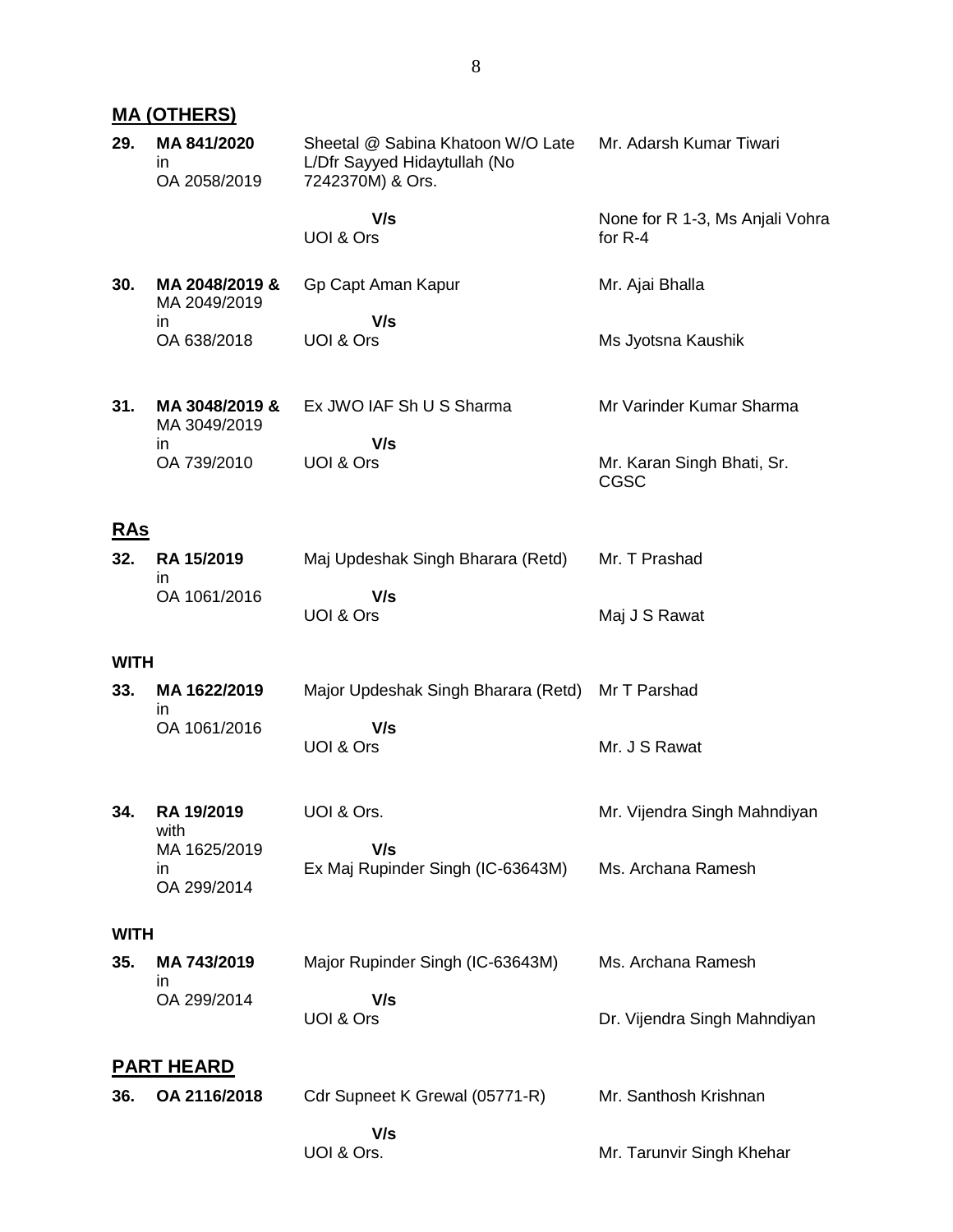| <b>WITH</b>        |                        |                                                               |                              |
|--------------------|------------------------|---------------------------------------------------------------|------------------------------|
| 37.                | OA 2117/2018           | Cdr Pratyush Chauhan (70548-K)                                | Mr. Santhosh Krishnan        |
|                    |                        | V/s<br>UOI & Ors.                                             | Mr. Tarunvir Singh Khehar    |
| <b>WITH</b>        |                        |                                                               |                              |
| 38.                | OA 2118/2018           | Cdr Mandip Kaur (05770-N)                                     | Mr. Santhosh Krishnan        |
|                    |                        | V/s<br>UOI & Ors.                                             | Mr Tarunvir Singh Khehar     |
| <b>WITH</b>        |                        |                                                               |                              |
| 39.                | OA 2119/2018           | Cdr Suman Lata (70546-F)                                      | Mr. Santhosh Krishnan        |
|                    |                        | V/s<br>UOI & Ors.                                             | Dr. Vijendra Singh Mahndiyan |
| <b>WITH</b>        |                        |                                                               |                              |
| 40.                | OA 2120/2018           | Cdr Usha Sangwan (70547-H)                                    | Mr. Santhosh Krishnan        |
|                    |                        | V/s<br>UOI & Ors.                                             | Dr Vijendra Singh Mahndiyan  |
| <b>WITH</b>        |                        |                                                               |                              |
| 41.                | OA 152/2019            | No. 05767-F Cdr Gauri Mishra                                  | Mr. Santhosh Krishnan        |
|                    |                        | V/s<br>UOI & Ors.                                             | Dr. Vijendra Singh Mahndiyan |
| WITH               |                        |                                                               |                              |
| 42.                | OA 816/2019            | Cdr Yogendra Kumar Singh (No<br>70539R)                       | Mr. Santhosh Krishnan        |
|                    |                        | V/s<br>UOI & Ors.                                             | Mr. Harish V Shankar         |
|                    |                        |                                                               |                              |
| <b>WITH</b><br>43. | OA 869/2019            | Cdr Naresh Singh Chauhan (No 70563 Mr Santhosh Krishnan<br>W) |                              |
|                    |                        | V/s<br>UOI & Ors.                                             | Mr Harish V Shankar          |
| <b>WITH</b>        |                        |                                                               |                              |
| 44.                | OA 1189/2018           | Cdr Namita Dalal (No 70535-F)                                 | Mr Satya Saharawat & Aditi   |
|                    | with<br>MA 1102/2018 & | V/s                                                           | Laxman                       |
|                    | MA 399/2019            | UOI & Ors.                                                    | Mr Harish V Shankar          |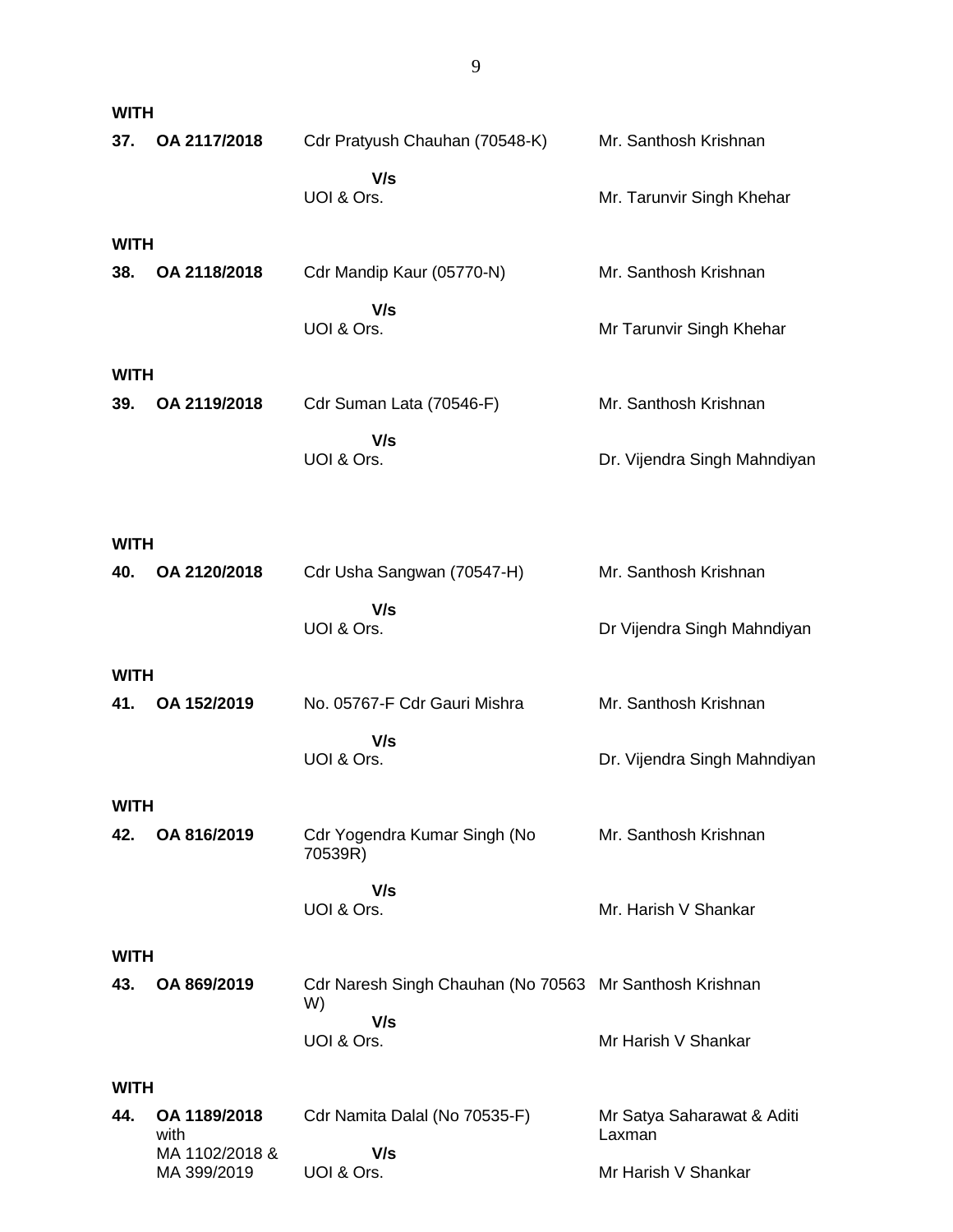| <b>WITH</b>               |                                       |  |  |  |
|---------------------------|---------------------------------------|--|--|--|
| Cdr Suruchi Gaur (70544A) | Mr. Satya Saharawat & Aditi<br>Laxman |  |  |  |
| V/s                       |                                       |  |  |  |
| UOI & Ors.                | Ms Barkha Babbar                      |  |  |  |
|                           |                                       |  |  |  |

#### **WITH**

| 46. | OA 629/2019<br>with | Cdr Shalini Nair (No 70552 W) | Mr Santhosh Krishnan      |
|-----|---------------------|-------------------------------|---------------------------|
|     | MA 1729/2019        | V/s                           |                           |
|     |                     | UOI & Ors.                    | Mr. Tarunvir Singh Khehar |

#### **WITH**

| 47. | OA 630/2019<br>with | Cdr Vishwarajshree (No 70551T) | Mr. Santhosh Krishnan |
|-----|---------------------|--------------------------------|-----------------------|
|     | MA 1730/2019        | V/s<br>UOI & Ors.              | Mr. Ashok Chaitanya   |

#### **WITH**

| 48. OA 634/2019<br>with | No. 05774-Y Cdr Ratnaprabha V Karle Mr. Santosh Krishnan |                              |
|-------------------------|----------------------------------------------------------|------------------------------|
| MA 1726/2019            | V/s                                                      |                              |
|                         | UOI & Ors.                                               | Dr. Vijendra Singh Mahndiyan |

#### **PLEADINGS NOT COMPLETE**

| 49. | OA 712/2016<br>with | Ex Hav Sitaram Jangir | Mr. Rajesh Nandal |
|-----|---------------------|-----------------------|-------------------|
|     | MA 552/2016         | V/s<br>UOI & Ors.     | Mr JS Rawat       |

| 50. | OA 170/2017<br>with | Lt Col D Y Sharma | Mr. I S Singh/Abhishek Singh |
|-----|---------------------|-------------------|------------------------------|
|     | MA 373/2020         | V/s<br>UOI & Ors. | Dr Vijendra Singh Mahndiyan  |

- **51. OA (Appeal) 1934/2017** with MA 669/2019 No.15218119H Ex Gnr Anil Kumar Solanky (In Jail ) Thru his Father Rampal Solanky  **V/s** UOI & Ors. Mr. Romil Pathak Dr Vijendra Singh Mahndiyan
- **52. OA 598/2018** with MA 440/2019 Ex ERA. Jai Bhagwan Sharma (No 90595)  **V/s** Mr. Yogesh Kumar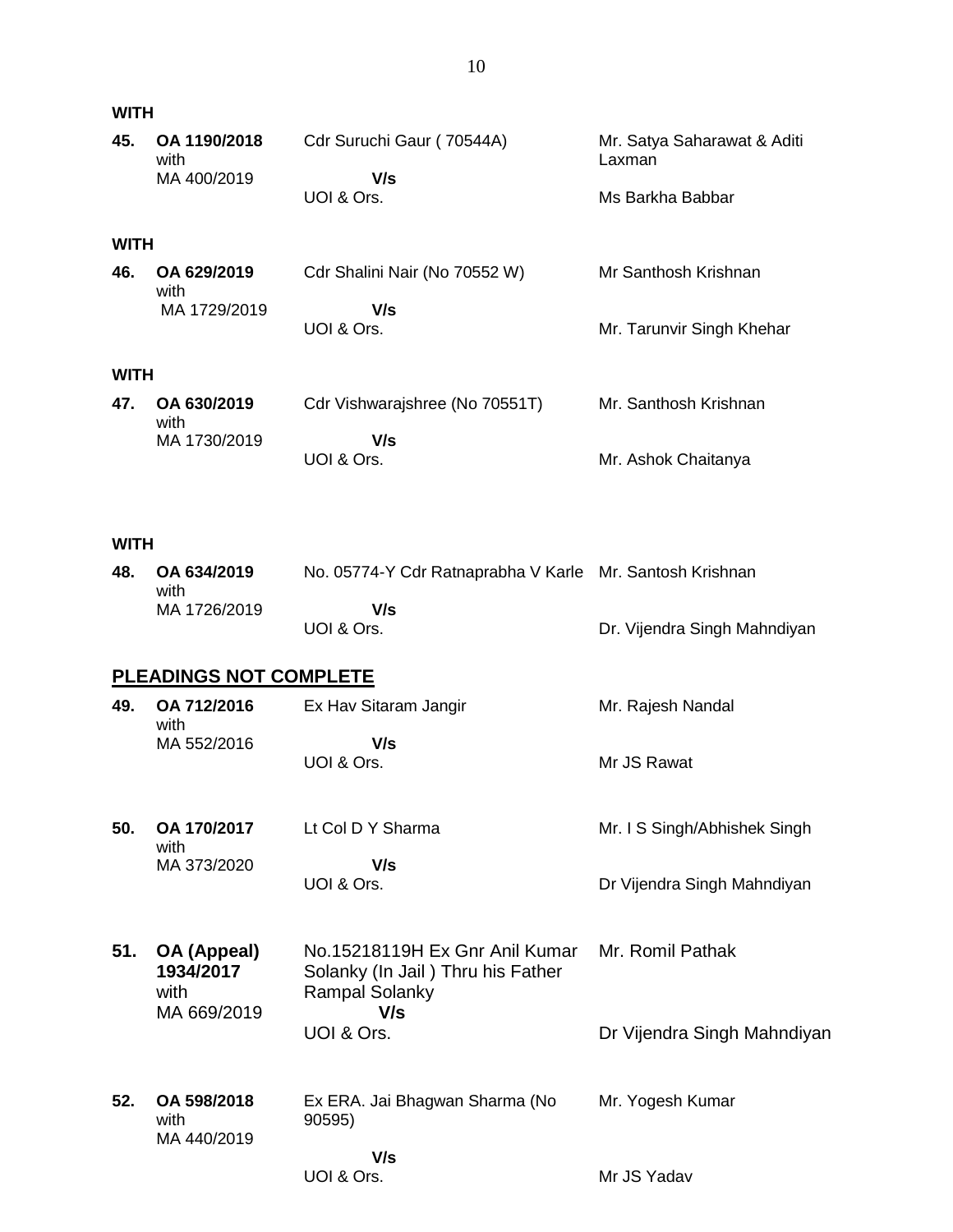**53. OA 1149/2018** with MA 1031/2018 Ex ERA-3 Pralyankar No.181068-W  **V/s** UOI & Ors. Mr. Ved Prakash Mr. Harish V. Shankar **54. OA 1155/2018** with MA 1032/2018 Ex AG CH EAP Hrudananda Nayak No.181998-H  **V/s** UOI & Ors. Mr. Ved Prakash Dr. Vijendra Singh Mahndiyan **55. OA 1185/2018** Smt Budavati Jayamma M/O IC-53340 Ms. Jagriti Singh Lt B S Rao  **V/s** UOI & Ors. Mr. Shyam Narayan **56 OA (Appeal) 1978/2019** Ex Sep Surendra Singh (No.149367752M) Mr. Ajit Kakkar

with MA 2854/2019 & 694/2020 (OA (Appeal) 1/2019 (RB,Jaipur)  **V/s** UOI & Ors. Mr Shyam Narayan

#### **PLEADINGS COMPLETE**

## **DATES WILL BE GIVEN BY THE TRIBUNAL OFFICER - ORDERS WILL BE UPLOADED ON THE WEBSITE**

| 57. | OA 419/2019                         | Ex JWO Jagdev Singh Tomer (No<br>639723 R)                            | Mr Praveen Kumar                |
|-----|-------------------------------------|-----------------------------------------------------------------------|---------------------------------|
|     |                                     | V/s<br>UOI & Ors.                                                     | Mr Y P Singh                    |
| 58. | OA 875/2019<br>with<br>MA 1526/2019 | Smt Subhasini Behera W/o Late No<br>13867658 K Nk/MT Sudarshan Behera | Mr Anil Srivastava & Associates |
|     |                                     | V/s<br>UOI & Ors.                                                     | Ms. Jyotsna Kaushik             |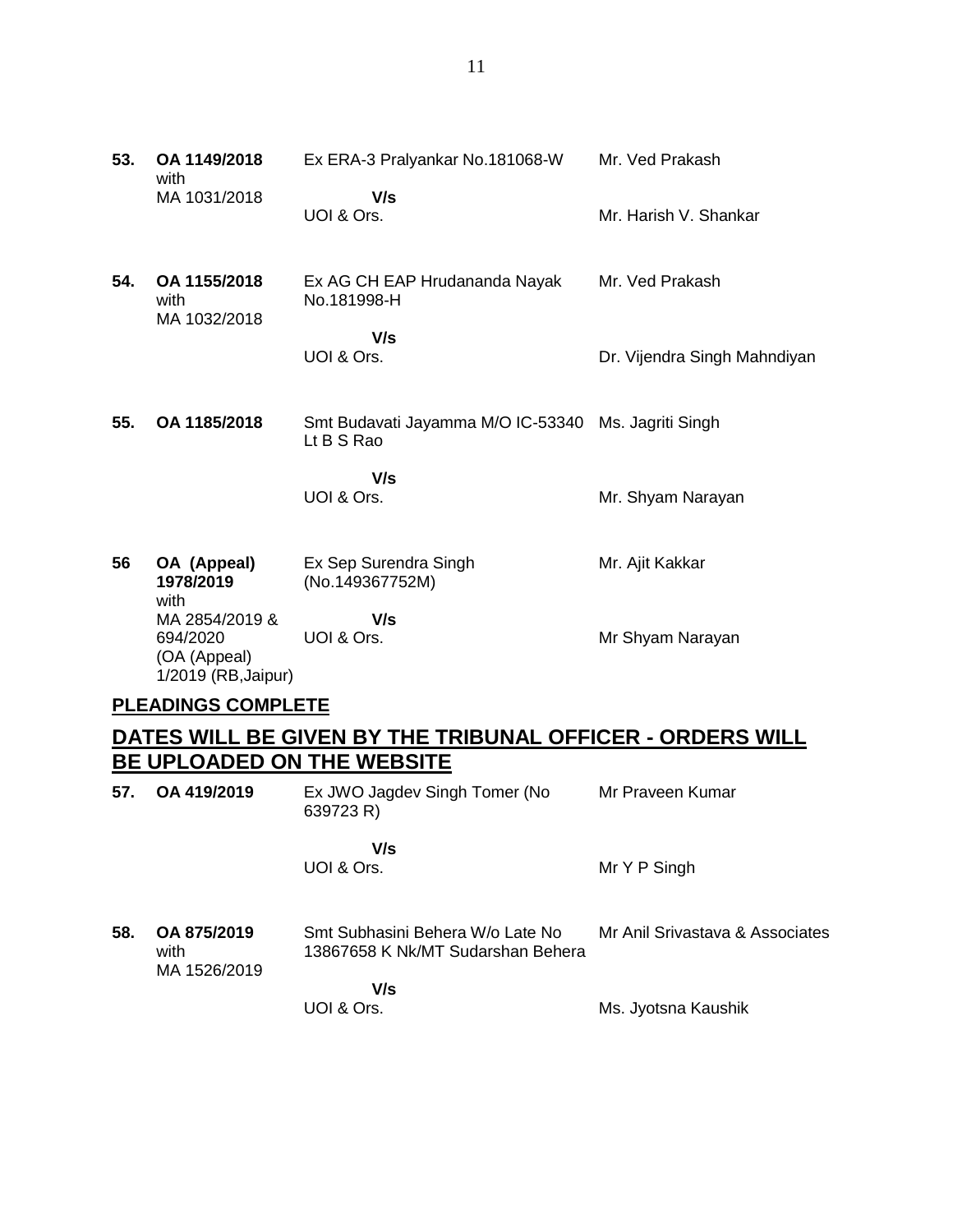## **THIS BENCH WILL NOT ASSEMBLE TODAY**

## **CORAM:**

## **HON'BLE MS. JUSTICE SUNITA GUPTA HON'BLE AIR MARSHAL B.B.P. SINHA**

|               | S. No. Case No.    | <b>Parties Name</b>      | <b>Advocate for Petitioner /</b><br><b>Respondents</b> |
|---------------|--------------------|--------------------------|--------------------------------------------------------|
|               | <b>For Hearing</b> |                          |                                                        |
| $\mathbf 1$ . | OA 849/2019        | IC-52861L Col MS Prakash | Ms. Archana Ramesh                                     |
|               |                    | V/s                      |                                                        |
|               |                    | UOI & Ors.               | Mr Anil Gautam                                         |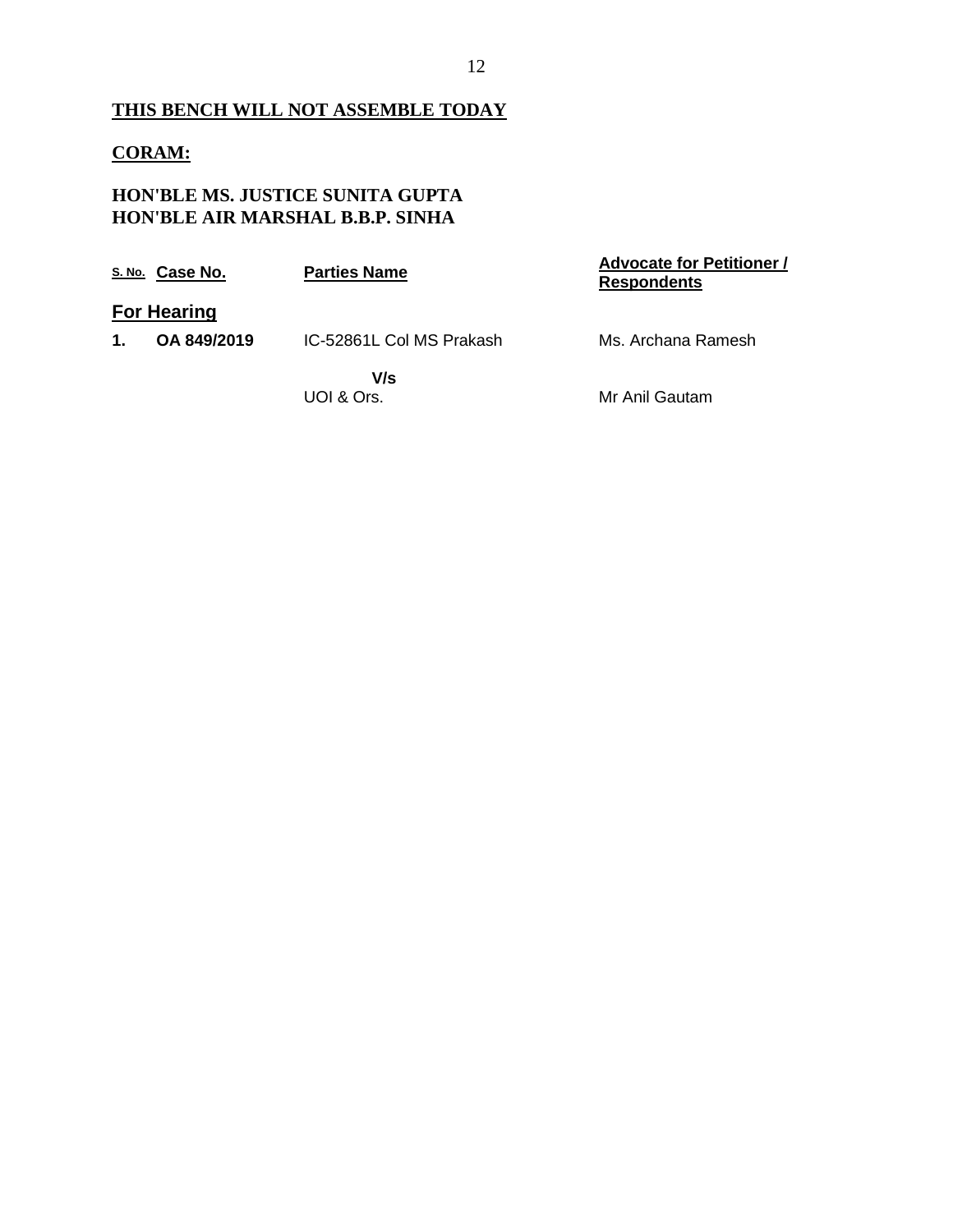# **ARMED FORCES TRIBUNAL, PRINCIPAL BENCH, NEW DELHI LIST OF BUSINESS**

**Date: 30-07-2020**

**Timing: 11:00 AM**

## **PRINCIPAL REGISTRAR COURT**

|    | S. No. Case No.                          | <b>Parties Name</b>                                    | <b>Advocate for Petitioner /</b><br><b>Respondents</b> |
|----|------------------------------------------|--------------------------------------------------------|--------------------------------------------------------|
|    | <b>For Appearance/Direction</b>          |                                                        |                                                        |
| 1. | OA 1345/2019                             | Ex MCPO LOG (F&A) I (H/SLT) Anil<br><b>Kumar Yadav</b> | Mr. Ajit Kakkar & Associates                           |
|    |                                          | V/s<br>UOI & Ors.                                      | Mr Ashok Chaitanya                                     |
| 2. | OA 1562/2019<br>with<br>MA 2523/2019     | Ex MWO Vishambher Nath Tripathi<br>$(248235-H)$        | Mr. Ajit Kakkar & Associates                           |
|    |                                          | V/s                                                    |                                                        |
|    |                                          | UOI & Ors.                                             | Mr. K K Tyagi                                          |
| 3. | OA 1665/2019<br>with<br>OA 155/2018 (RB, | Sqn Ldr (Retd.) Prajesh Banerjee<br>$(17152-S)$        | Mr. Manoj Kumar Gupta                                  |
|    | Kolkata)                                 | V/s                                                    |                                                        |
|    |                                          | UOI & Ors.                                             | Mr Harish V Shankar                                    |
| 4. | OA 1715/2019<br>with<br>MA 2651/2019     | Ex Hav (Hony Nb Sub) Rajbir Singh<br>(No 6930400 H)    | Mr Ved Prakash                                         |
|    |                                          | V/s                                                    |                                                        |
|    |                                          | UOI & Ors.                                             | Mr. V S Tomar                                          |
|    |                                          |                                                        |                                                        |
| 5. | OA 1820/2019<br>with<br>MA 2702/2019     | No. 13743583-N Ex Nk Adhir Kumar<br>Gurung             | Mr. Virender Singh Kadian                              |
|    |                                          | V/s                                                    |                                                        |
|    |                                          | UOI & Ors.                                             | Mr V Pattabhi Ram                                      |
| 6. | OA 1821/2019<br>with                     | IC-40968N Col Yashwant Singh Rana<br>(Retd.)           | Mr. Virender Singh Kadian                              |
|    | MA 2703/2019                             | V/s                                                    |                                                        |
|    |                                          | UOI & Ors.                                             | Mr. Satya Ranjan Swain                                 |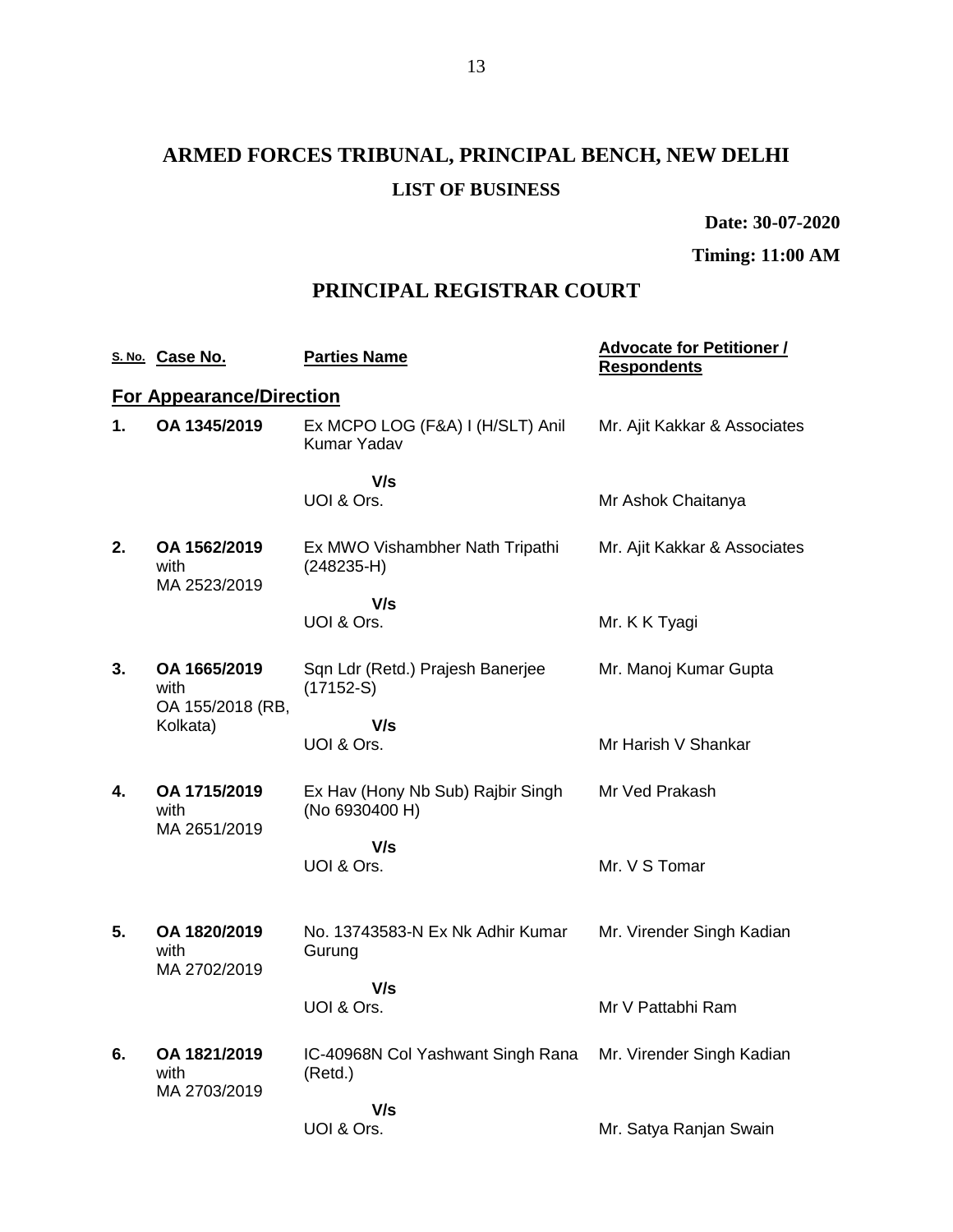| 7.  | OA 1840/2019         | Ex POM Monu (135433-B)                             | Mr. Ajit Kakkar                    |
|-----|----------------------|----------------------------------------------------|------------------------------------|
|     |                      | V/s<br>UOI & Ors.                                  | Mr. S D Windlesh                   |
| 8.  | OA 1841/2019         | Ex Mech 3 Shinu Joseph (No 124610<br>F)            | Mr Ved Prakash                     |
|     |                      | V/s<br>UOI & Ors.                                  | Mr. Karan Singh Bhati, Sr.<br>CGSC |
| 9.  | OA 1842/2019         | Ex Sgt Ajay Kumar Sharma (No<br>790440)            | Mr. Baljeet Singh                  |
|     |                      | V/s<br>UOI & Ors.                                  | Mr. Waize Ali Noor                 |
| 10. | OA 1843/2019         | IC-17211Y Col Anil Kak (Retd.)                     | Mr. S S Pandey & Associates        |
|     |                      | V/s<br>UOI & Ors.                                  | Mr. Harish V Shankar               |
| 11. | OA 1847/2019         | Ex PO ME Lakhvir Singh (138248-A)                  | Mr. Ved Prakash                    |
|     |                      | V/s<br>UOI & Ors.                                  | Mr. S D Windlesh                   |
| 12. | OA 1848/2019         | Ex MWO Mahanth Shukla (617247-G)                   | Mr. Rakesh Kumar Singh             |
|     | with<br>MA 2718/2019 | V/s<br>UOI & Ors.                                  | Mr. Prabodh Kumar                  |
| 13. | OA 1849/2019         | Wg Cdr Jay Mitra (Retd) (No 21842)                 | Mr. Baljeet Singh                  |
|     | with<br>MA 2719/2019 | V/s<br>UOI & Ors.                                  | Mr. V S Tomar                      |
| 14. | OA 1852/2019         | Ex JWO Naresh Kumar (No 629067 A)                  | Mr Bijendra Kumar Pathak           |
|     |                      | V/s<br>UOI & Ors.                                  | Mr. Satya Ranjan Swain             |
| 15. | OA 1858/2019<br>with | Ex Gnr Gore Dattatraya Mhatarji (No<br>15146581 H) | Mr Virender Singh Kadian           |
|     | MA 2726/2019         | V/s<br>UOI & Ors.                                  | Mr. J S Yadav                      |
| 16. | OA 2287/2019         | Ex Hav Sunil Kumar (No 15675147 F)                 | Ms Pallavi Awasthi                 |
|     |                      | V/s<br>UOI & Ors.                                  | Ms. Barkha Babbar                  |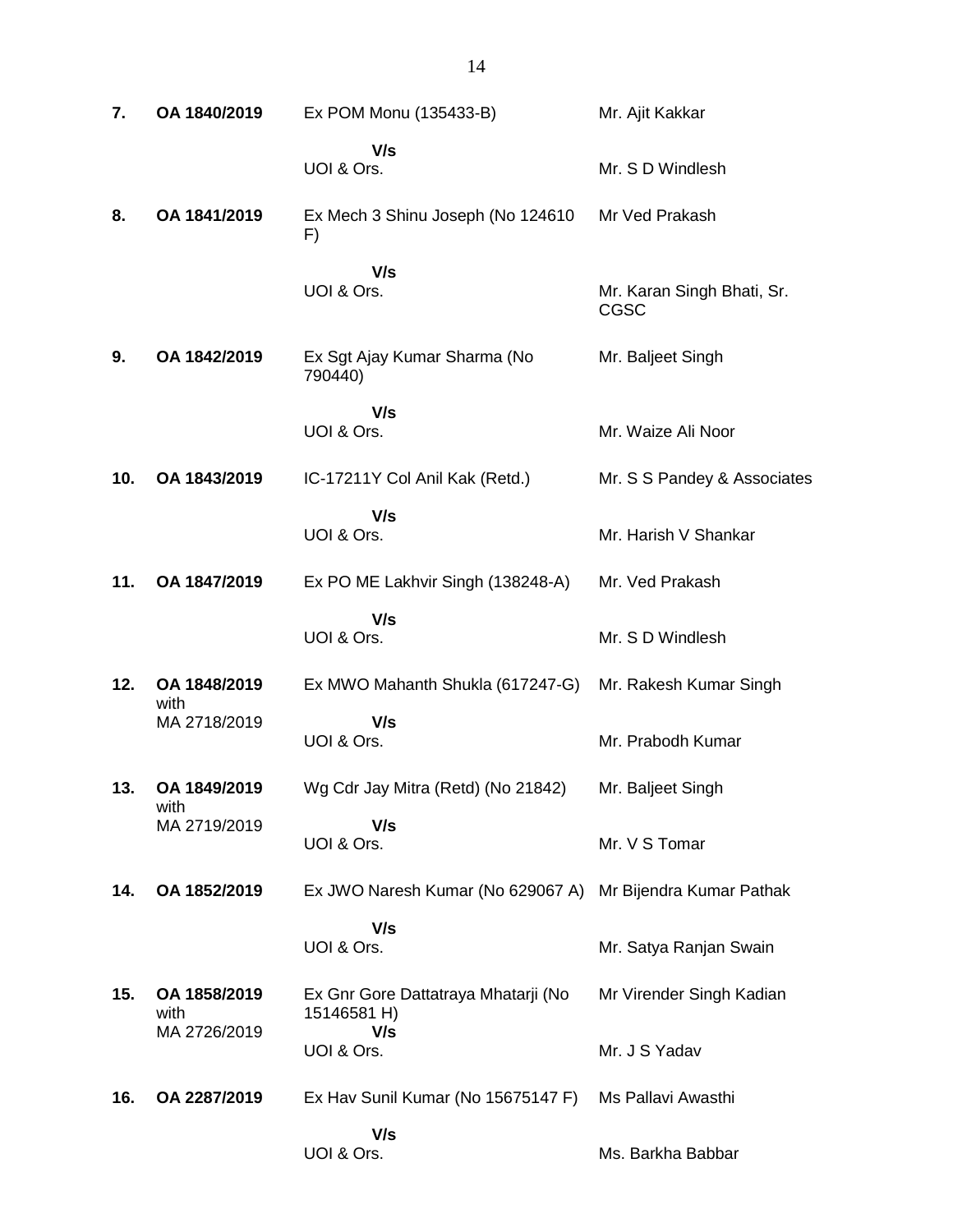| 17. | OA 2288/2019                         | Ex Sgt P Viswanatha Reddy (S No<br>791702 F)                     | Mr OS Punia                                |
|-----|--------------------------------------|------------------------------------------------------------------|--------------------------------------------|
|     |                                      | V/s<br>UOI & Ors.                                                | Mr. Satya Ranjan Swain                     |
| 18. | OA 2289/2019                         | Ex SSR Yogesh Kumar (252681-A)                                   | Mr. Virender Singh Kadian                  |
|     |                                      | V/s<br>UOI & Ors.                                                | Mr. Arvind Patel                           |
| 19. | OA 2290/2019                         | Ex HFO Brish Bhan Yadav (635946)                                 | Ms. Pallavi Awasthi                        |
|     |                                      | V/s<br>UOI & Ors.                                                | Mr. Anil Kumar Gautam                      |
| 20. | OA 2293/2019<br>with<br>MA 3200/2019 | Ex MWO (HFO) Jagdish Singh Yadav<br>$(633999 - R)$               | Mr Ved Prakash                             |
|     |                                      | V/s<br>UOI & Ors.                                                | Mr. K K Tyagi                              |
| 21. | OA 434/2020<br>with                  | TC-31339 Lt Col R C Sharma (Retd.)                               | Mr. Indra Sen Singh/Abhishek<br>Singh      |
|     | MA 537/2020                          | V/s<br>UOI & Ors.                                                | Ms Jyotsana Kaushik                        |
| 22. | OA 450/2020                          | Sub (PA) Krishna Sankar Das (JC<br>668586 X)                     | Mr Indra Sen Singh & Abhishek<br>Singh     |
|     |                                      | V/s<br>UOI & Ors.                                                | Ms. Barkha Babbar                          |
| 23. | OA 584/2020                          | Ex CPOAF Satyendra Kumar (169596- Mr. Shakti Chand Jaidwal<br>Y) |                                            |
|     |                                      | V/s<br>UOI & Ors.                                                | Dr Vijendra Singh Mahndiyan                |
|     |                                      |                                                                  |                                            |
| 24. | OA 586/2020<br>with                  | Ex JWO Hemachandra B (676613-L)                                  | Mr. Ajit Kakkar & Associates               |
|     | MA 713/2020                          | V/s<br>UOI & Ors.                                                | Ms Barkha Babbar                           |
| 25. | OA 589/2020<br>with<br>MA 724/2020   | IC - 43013L Col Shiv Kumar Singh<br>(Retd.)                      | Mr Indra Sen Singh & Mr.<br>Abhishek Singh |
|     |                                      | V/s<br>UOI & Ors.                                                | Ms. Suman Chauhan                          |